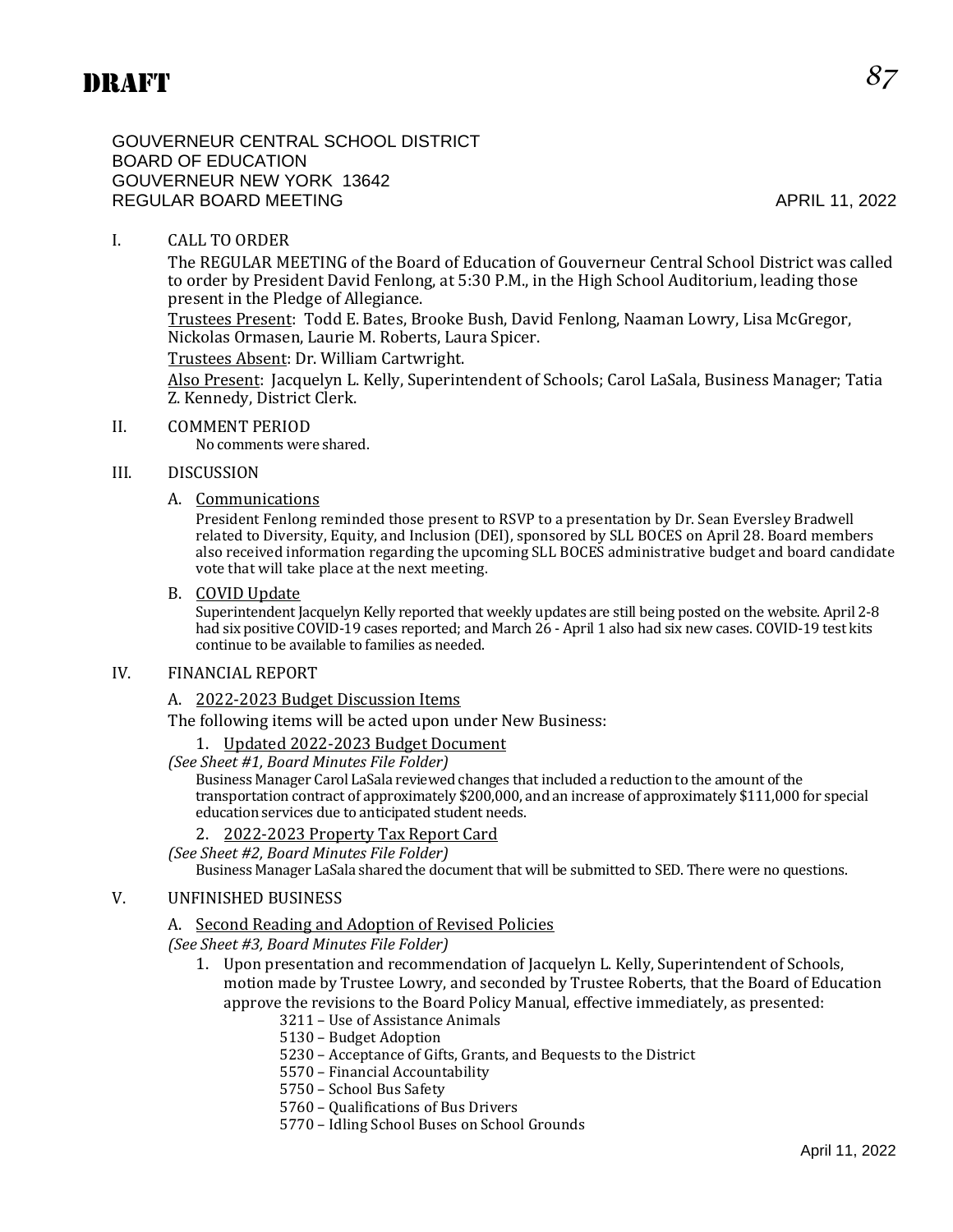*88*

# V. UNFINISHED BUSINESS (CONTINUED)

- A. Second Reading and Adoption of Revised Policies (Cont.)
	- 6140 Employee Medical Examinations
	- 6160 Professional Growth/Staff Development
	- 6212.2 Registration and Professional Development
	- 7582 Education of Students in Temporary Housing
	- 8212 Fire and Emergency Drills, Bomb Threats, and Bus Emergency Drills
	- 8280 Instruction for English Language Learners
	- 8320 Selection of Library and Multimedia Materials
	- 8330 Objection to Instructional Materials and Controversial Issues

YEAS: All Trustees Present NAYS: None.

# **MOTION CARRIED. POLICY REVISIONS TO BOARD POLICY MANUAL, APPROVED AS PRESENTED.**

2. Upon presentation and recommendation of Jacquelyn L. Kelly, Superintendent of Schools, motion made by Vice-President Lisa McGregor, and seconded by Trustee Todd E. Bates, that the Board of Education approve to delete the following policies from the Board Policy Manual, effective immediately, as presented:

5150 – Contingency Budget

8331 – Controversial Issues

YEAS: All Trustees Present NAYS: None.

# **MOTION CARRIED. POLICY DELETIONS FROM BOARD POLICY MANUAL, APPROVED AS PRESENTED.**

### VI. CONSENT AGENDA

President Fenlong asked if any member on the Board wished to have any item on the Consent Agenda removed for special consideration and discussion. No member asked that any items be removed.

# **Motion to approve Consent Agenda**

Upon presentation and recommendation of Jacquelyn L. Kelly, Superintendent of Schools, motion made by Vice-President Lisa McGregor, and seconded by Trustee Todd E. Bates, that the Board of Education approve the following items as a consent agenda:

#### A. Minutes

Approve the Minutes of the Regular Meeting of March 28, 2022, as presented.

# B. Claims Auditor's Reports

*(See Sheet #4, Board Minutes File Folder)*

Approve the Claims Auditor's Reports for the period 3/29/22 – 4/08/22, as presented.

#### C. CSE Business

#### *(See Sheet #5, Board Minutes File Folder)*

Approve the services, including additions, modifications, and deletions, for the following classified students, as reflected in the attached CSE Meeting Minutes report:

#### **CSE Student ID#:**

| 5100263 | 5101190 | 11924   | 5101105 | 5100881 | 5102840 |
|---------|---------|---------|---------|---------|---------|
| 5103316 | 5103917 | 5104061 | 5104065 | 5104011 | 5104202 |
| 5102084 | 5102501 | 5102682 | 5102837 | 5103554 | 5100704 |
| 5102960 | 5102764 | 5102035 | 5100774 | 5101220 | 5104041 |
| 5102888 |         |         |         |         |         |

# D. CPSE Business

*(See Sheet #6, Board Minutes File Folder)*

Approve the services, including additions, modifications, and deletions, for the following classified students, as reflected in the attached CPSE Meeting Minutes report:

**CPSE Student ID#:**

5104278 5104536

# **Vote on Consent Agenda Items**

YEAS: All Trustees Present NAYS: None.

**MOTION CARRIED. CONSENT AGENDA, APPROVED AS PRESENTED.**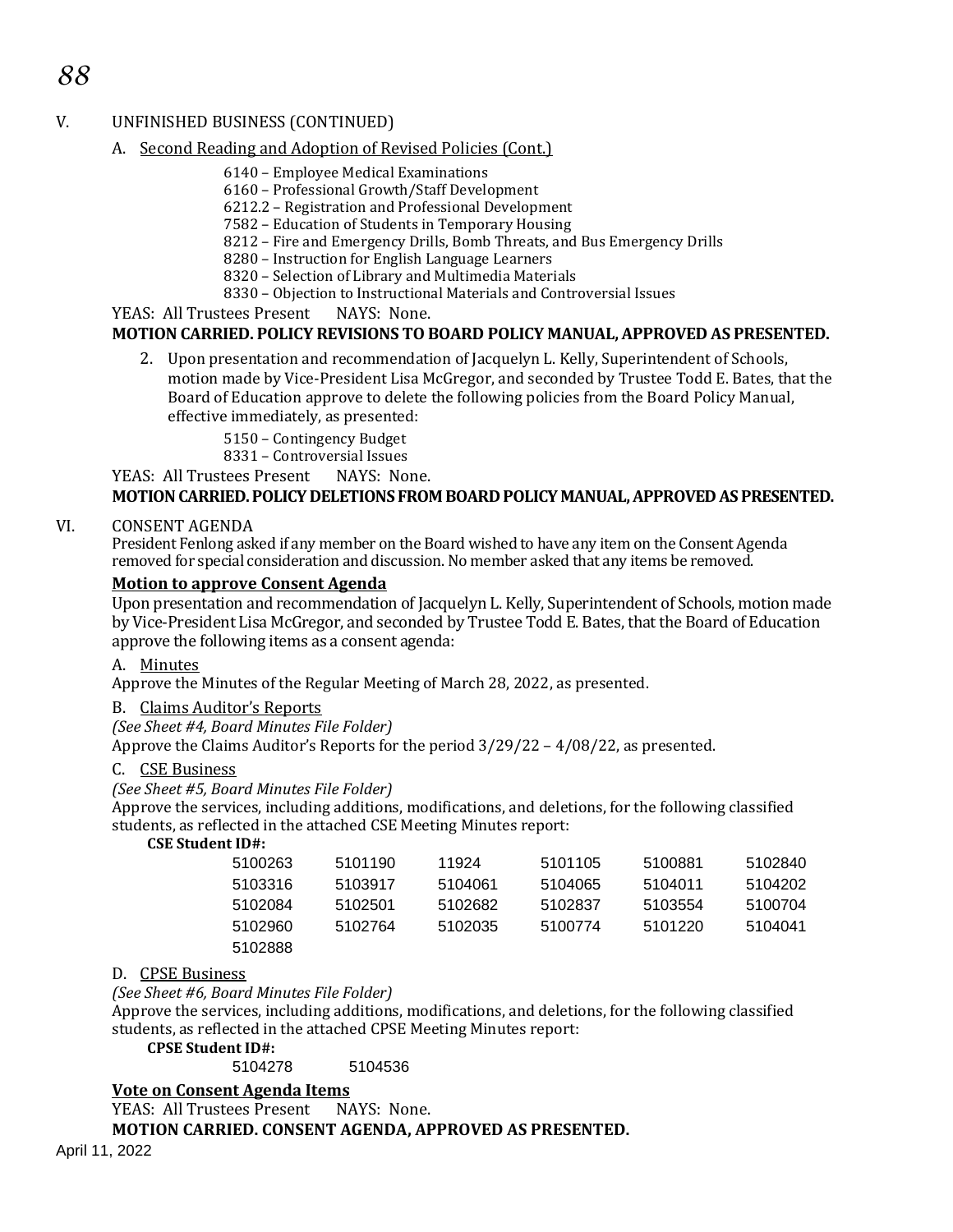# VII. CONSENT AGENDA – SUPERINTENDENT / PERSONNEL

President Fenlong asked if any member on the Board wished to have any item on the Consent Agenda – Superintendent / Personnel removed for special consideration and discussion. No member asked that any items be removed.

#### **Motion to approve Consent Agenda – Superintendent / Personnel**

Upon presentation and recommendation of Jacquelyn L. Kelly, Superintendent of Schools, motion made by Vice-President Lisa McGregor, and seconded by Trustee Todd E. Bates, that the Board of Education approve the following Personnel items as a Consent Agenda:

### A. Ratification of GSRPU Contract for July 1, 2021 – June 30, 2025

#### *(See Sheet #7, Board Minutes File Folder)*

Ratify the Contract between the District and the Gouverneur School Related Personnel Union covering the period from July 1, 2021, through June 30, 2025, as presented.

### B. Approval of Amendment to Superintendent's Contract

### *(See Sheet #8, Board Minutes File Folder)*

Resolved, that the Board approves of an amendment, in the form included in the minutes for this meeting, to the July 1, 2021, contract of employment between the Board and the Superintendent. The amendment extends the term of the Superintendent's employment for an additional year, through June 30, 2025, and establishes the salary for the 2022-2023 school year.

#### C. Resignations

Accept the revised resignation date of Lauren VanCour, School Social Worker, to be effective April 6, 2022.

#### D. Retirements

Accept the request for resignation for retirement purposes of H. Joan Pike, Teaching Assistant, effective June 24, 2022.

#### E. Appointments

1. Tutors

Approve the appointment of the following personnel to work as Tutors in the District for the 2021-2022 school year: Ken Nicholas

2. Extra Duty

Mentors and Mentees. Approve the following teachers as Mentors or Mentees for the 2021-2022 school year: Megan Weldon, Mentor; Caitlyn Sullivan, Mentee

### **Vote on Consent Agenda – Superintendent/Personnel Items:**

YEAS: All Trustees Present NAYS: None.

#### **MOTION CARRIED. CONSENT AGENDA– SUPERINTENDENT/PERSONNEL,APPROVED AS PRESENTED.**

# **President Fenlong extended thanks and gratitude to Mrs. Pikefor everything she hasdone for the district and her many years of service.**

VIII. NEW BUSINESS

# A. Adoption of Proposed 2022-2023 Budget

*(See Sheet #1, Board Minutes File Folder)*

Upon presentation and recommendation of Jacquelyn L. Kelly, Superintendent of Schools, motion made by Trustee Todd E. Bates, and seconded by Vice-President Lisa McGregor, that the Board of Education adopt the proposed general fund budget for the 2022-2023 fiscal year in the amount of \$41,317,007, with an anticipated tax levy increase of 1.50%, as presented.

YEAS: All Trustees Present NAYS: None.

### **MOTION CARRIED. GENERAL FUND BUDGET FOR THE 2022-2023 FISCAL YEAR IN THE AMOUNT OF \$41,317,007, APPROVED AS PRESENTED.**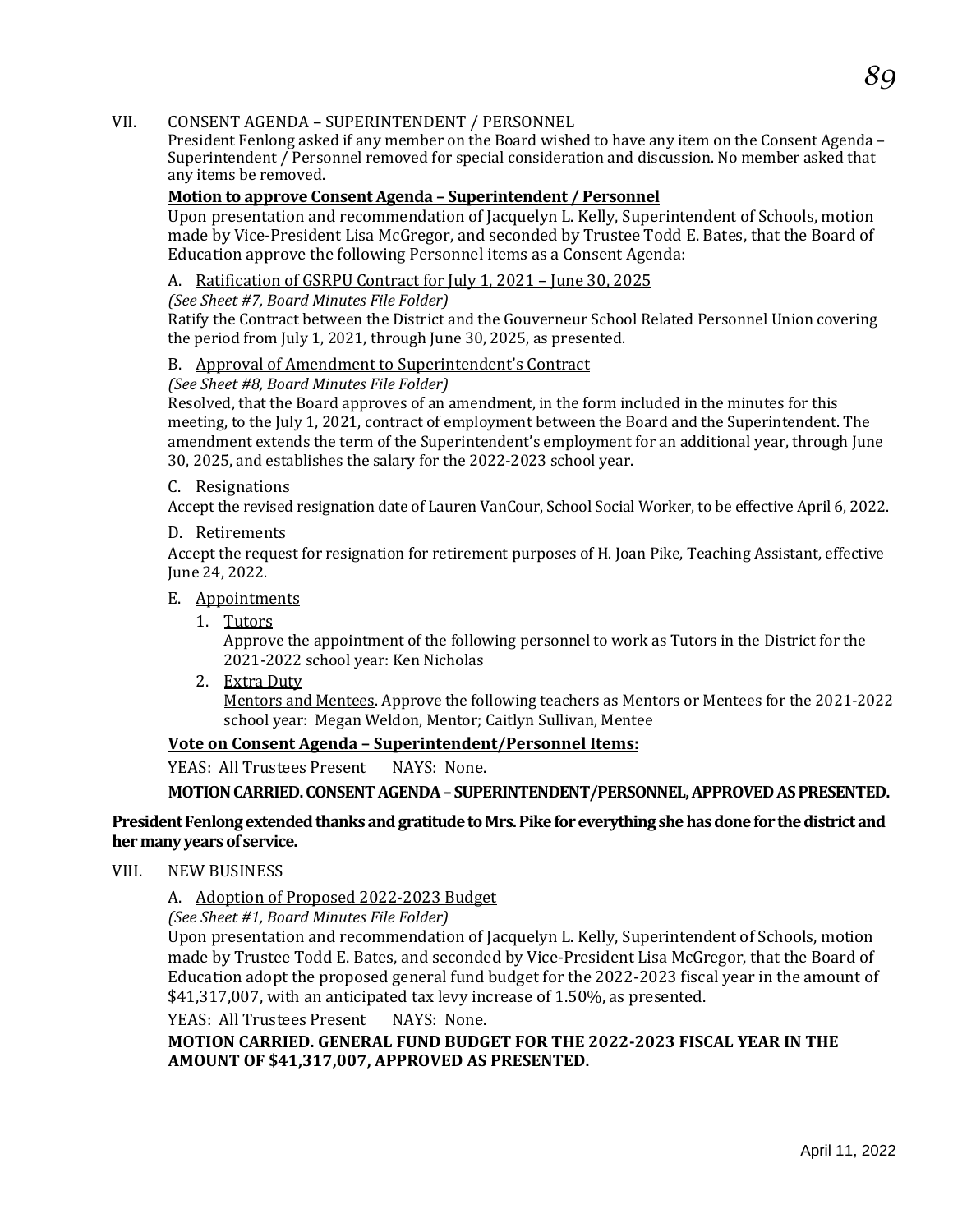# VIII. NEW BUSINESS (CONTINUED)

# B. Approval of Property Tax Report Card for 2022-2023

*(See Sheet #2, Board Minutes File Folder)*

Upon presentation and recommendation of Jacquelyn L. Kelly, Superintendent of Schools, motion made by Vice-President Lisa McGregor, and seconded by Trustee Laurie M. Roberts, that the Board of Education approve and authorize submission of the Property Tax Report Card for 2022-2023 to the State Education Department, as presented.

YEAS: All Trustees Present NAYS: None.

# **MOTION CARRIED. PROPERTY TAX REPORT CARD FOR 2022-2023, APPROVED AS PRESENTED.**

C. Award the Bid for 3 Year Transportation Services Contract

*(See Sheet #9, Board Minutes File Folder)*

Upon presentation and recommendation of Jacquelyn L. Kelly, Superintendent of Schools, motioned made by Trustee Todd E. Bates, and seconded by Trustee Naaman Lowry, that the Board of Education award the Bid for student transportation services to the lowest responsible and responsible bidder, First Student, Inc, and

**WHEREAS**, the School District elected to utilize a competitive bid process for transportation services on or about February 18, 2022, as follows:

General Student Transportation Services Agreement Summer School Student Transportation Services Agreement Athletic and Field Trip Transportation Services Agreement (collectively the "Bid")

**WHEREAS**, in accordance with the recommendation of the School District's administration, the Board of Education wishes to award the Bid for the student transportation services to the lowest responsive and responsible bidder, First Student, Inc.; and

**WHEREAS**, the Board desires to enter into three (3) year contracts with First Student for student transportation services in the form approved by legal counsel;

**NOW, THEREFORE, BE IT RESOLVED**, that the Board of Education approves award of the Bid and transportation contracts to First Student, Inc. in the form approved by legal counsel as follows:

| <b>Summer Transportation</b>  | 7/1/2022 - 8/31/2022<br>7/1/2023 - 8/31/2023<br>7/1/2024 - 8/31/2024<br>Anticipated Costs = \$180,999          |
|-------------------------------|----------------------------------------------------------------------------------------------------------------|
| <b>General Transportation</b> | $9/1/2022 - 6/30/2023$<br>$9/1/2023 - 6/30/2024$<br>$9/1/2024 - 6/30/2025$<br>Anticipated Costs = $$6,795,130$ |
| Field/Athletic Trips          | $9/1/2022 - 6/30/2023$<br>$9/1/2023 - 6/30/2024$<br>$9/1/2024 - 6/30/2025$<br>Anticipated Costs = \$343,298    |

and authorize the President of the Board of Education and the Superintendent of Schools to execute any documents necessary to effectuate such contract.

YEAS: All Trustees Present NAYS: None.

# **MOTION CARRIED. TRANSPORTATION SERVICES CONTRACT, APPROVED AS PRESENTED.**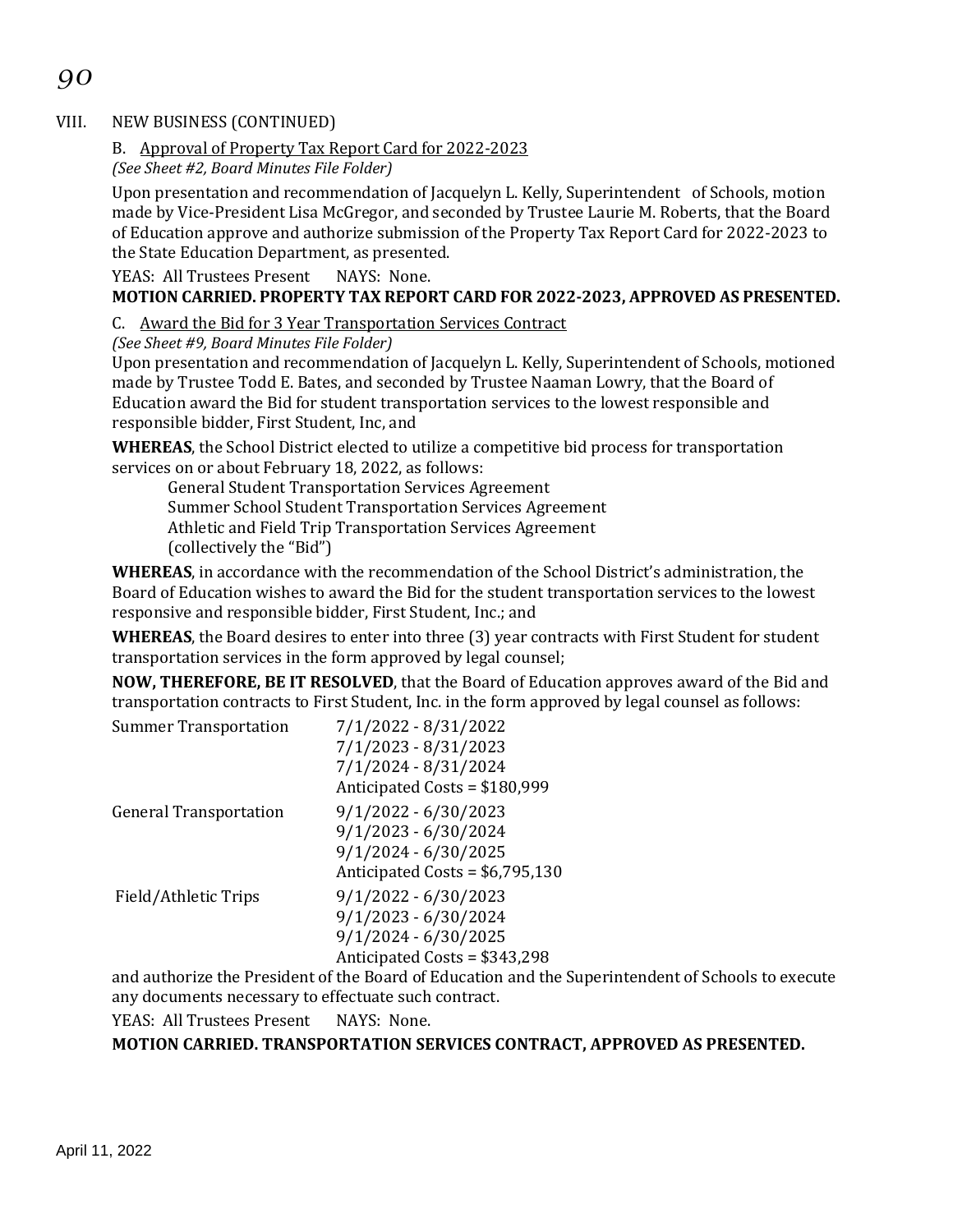# VIII. NEW BUSINESS (CONTINUED)

D. Facilities Use Agreement

*(See Sheet #10, Board Minutes File Folder)*

**WHEREAS**, the District is the owner of real property known as the bus garage located at 109 Gleason Street, Gouverneur, NY 13642 (hereinafter the "Bus Garage"); and

**WHEREAS**, the District desires to permit use of a portion of the Bus Garage by First Student, Inc. (hereinafter "First Student") to assist in the operation of the District's transportation program commencing on July 1, 2022, and terminating on June 30, 2025; and

**WHEREAS**, in exchange for use of the Bus Garage, First Student will be required to pay the District \$1,500 per month rent for use of the property; and

**WHEREAS**, the District has determined that the amount of rental payment set forth in the proposed facilities use agreement is not less than the fair market rental value of the Bus Garage; and

**WHEREAS**, the district has determined that the facilities use agreement is in the best interest of the District.

**NOW, THEREFORE**, be it resolved, upon presentation and recommendation of Jacquelyn L. Kelly, Superintendent of Schools, motion made by Trustee Laurie M. Roberts, and seconded by Trustee Laura Spicer, that the Board of Education approve the Facilities Use agreement as follows:

The Board hereby finds that the portion of the Bus Garage to be utilized by First Student is not needed by the District during the term set forth in the facilities use agreement.

The Board also finds that permitting use of the Bus Garage by First Student is in the best interest of the District due to the fair market value rent that will be received by the District.

The facilities use agreement between the District and First Student is hereby approved by the Board in the form approved by legal counsel, and the officers and employees of the District are authorized and directed to take all steps necessary or appropriate to complete the transaction.

This resolution shall take effect immediately.

YEAS: All Trustees Present NAYS: None.

# **MOTION CARRIED. FACILITIES USE AGREEMENT, APPROVED AS PRESENTED.**

# E. Memorandum of Agreement to GSRPU Contract

# *(See Sheet #11, Board Minutes File Folder)*

Upon presentation and recommendation of Jacquelyn L. Kelly, Superintendent of Schools, motion made by Trustee Laurie M. Roberts, and seconded by Trustee Laura Spicer, that the Board of Education approve the Memorandum of Agreement to the July 1, 2021 – June 30, 2025 collective bargaining agreement between the District and the GSRPU to offer a one-time change to the notice requirement for retirement under Article 12.5, as presented.

YEAS: All Trustees Present NAYS: None.

# **MOTION CARRIED. MEMORANDUM OF AGREEMENT TO GSRPU CONTRACT, APPROVED AS PRESENTED.**

# IX. COMMENT PERIOD

No comments were shared.

# X. ADJOURN TO EXECUTIVE SESSION

Motion made by Trustee Naaman Lowry, and seconded by Vice-President Lisa McGregor, to adjourn to executive session to discuss the employment history of particular persons; to include tenure recommendations.

YEAS: All Trustees Present NAYS: None.

# **MOTION CARRIED. MEETING ADJOURNED TO EXECUTIVE SESSION AT 5:48 PM.**

President Fenlong announced that the Board would have no further business to take place in open session.